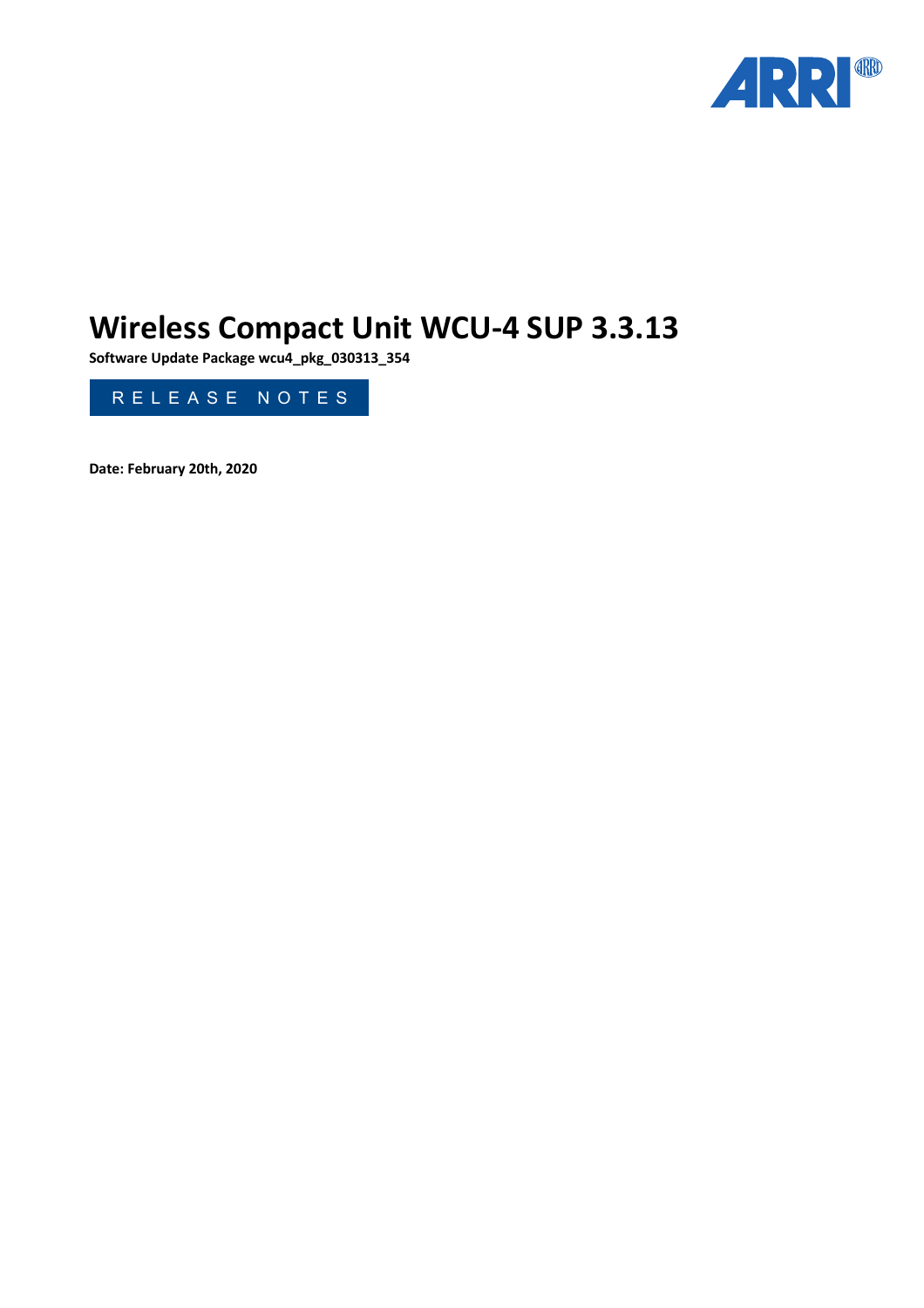# **Table of Contents**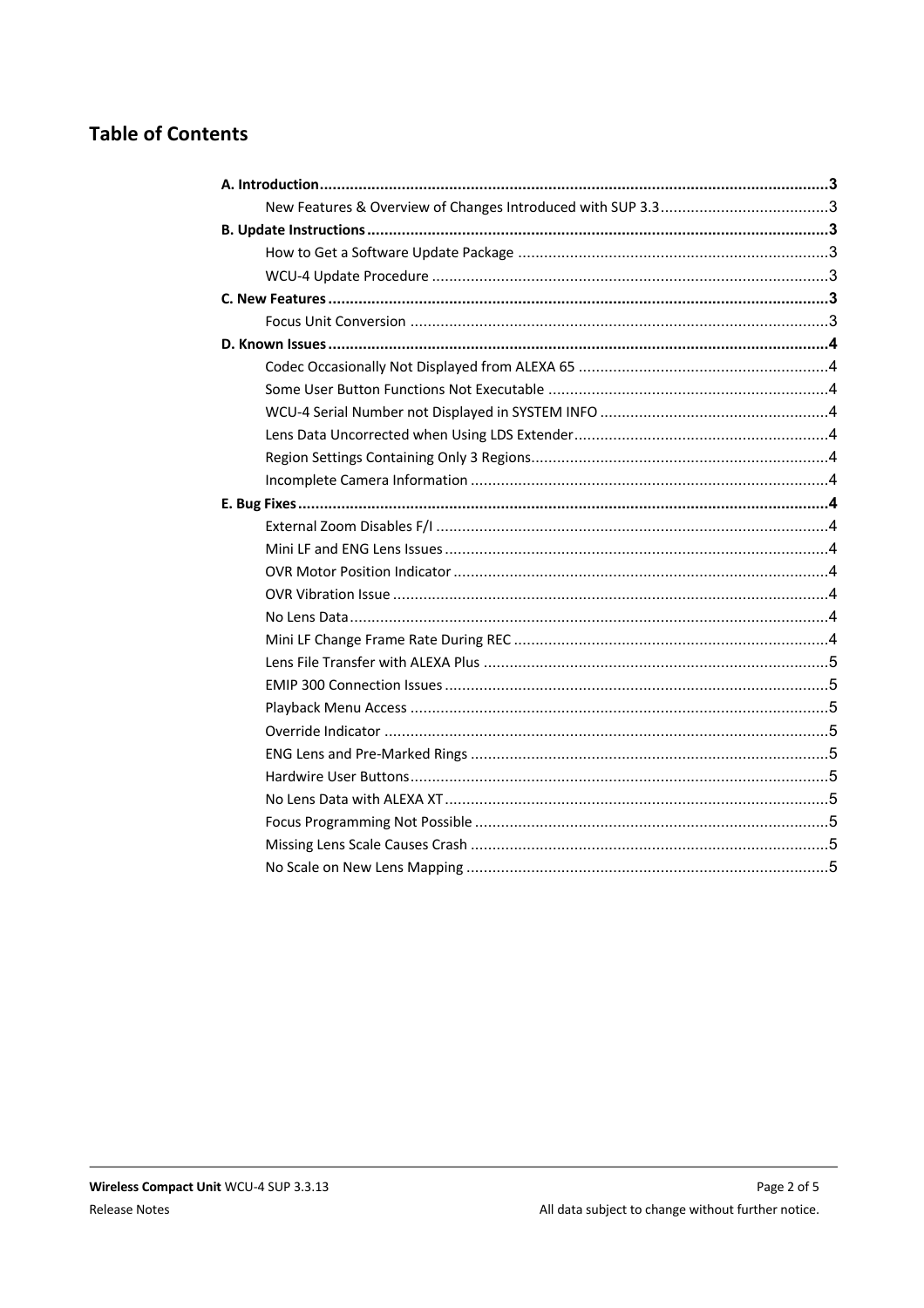# <span id="page-2-0"></span>**A. Introduction**

We are proud to announce the release of Software Update Package (SUP) 3.3 for the Wireless Compact Unit WCU-4.

We highly recommend updating the WCU-4 to this Software Update Package, as it introduces the eagerly awaited focus unit conversion within the handset and contains several bug fixes.

Please take your time to go through this document before you start using the WCU-4. For more information, please visit https://www.arri.com/en/technical-service/firmware/software-updates-ecs/software-update-for-wcu-4.

# **New Features & Overview of Changes Introduced with SUP 3.3**

- <span id="page-2-1"></span>■ Focus unit conversion
- <span id="page-2-3"></span><span id="page-2-2"></span>■ Several improvements and bug fixes

# **B. Update Instructions**

# **How to Get a Software Update Package**

You can find the Software Update Package (SUP) in the WCU-4 downloads section on <https://www.arri.com/en/technical-service/firmware/software-updates-ecs/software-update-for-wcu-4>. Download the latest Software Update Package to your computer.

# **WCU-4 Update Procedure**

The WCU-4 software is updated with a SD or SDHC memory card with a capacity up to 32GB.

- <span id="page-2-4"></span>§ Make sure the power supply of the WCU-4 is stable. The best way to achieve this is by using a fully charged battery.
- Have the SD or SDHC memory card formatted to FAT16 or FAT32.
- § Prepare the SD or SDHC memory card with the following the WCU-4 folder structure: /ARRI/WCU4/Firmware
- § Copy the Software Update Package file into the 'Firmware' folder on the SD card.
- § Turn the WCU-4 on.
- Insert the SD or SDHC memory card into the SD card slot of the WCU-4. The slot is located below the display on the bottom of the WCU-4, covered by a rubber cap.
- Go to MENU > FIRMWARE.
- § Go to 'Select Update File'.
- § Choose the desired Software Update Package and then press the two UPDATE soft buttons simultaneously to start the update. The update process takes about 5 seconds. The WCU-4 will re-boot, and the update process is completed.

# **Please note: Do not remove the SD card while updating the WCU-4!**

# <span id="page-2-5"></span>**C. New Features**

# <span id="page-2-6"></span>**Focus Unit Conversion**

This software update adds the option to convert the focus distance unit (metric, imperial) on the handset, independent from the unit of the source lens file.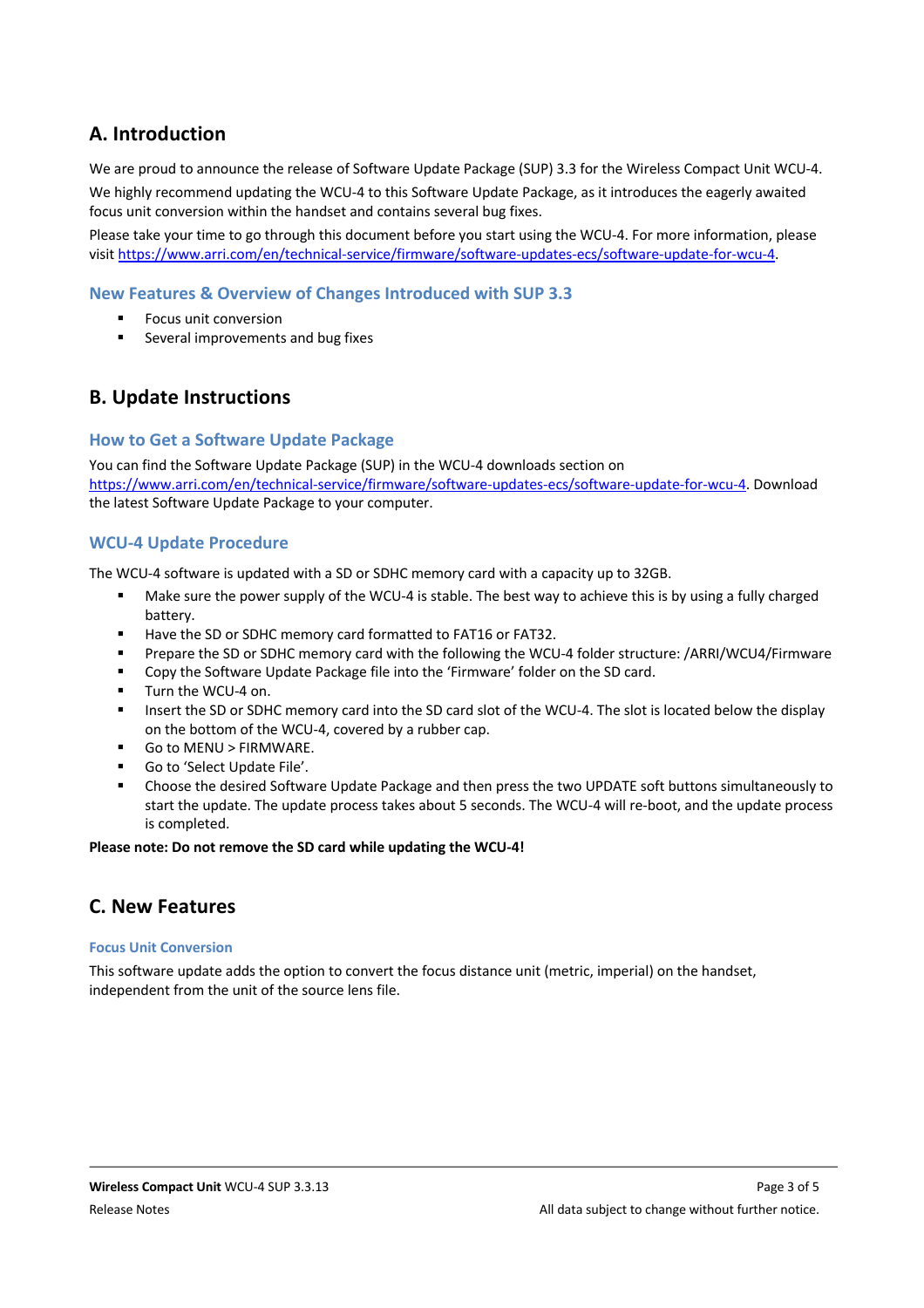# <span id="page-3-0"></span>**D. Known Issues**

This is a list of known issues for this particular SUP 3.3 Software Update Package.

# <span id="page-3-1"></span>**Codec Occasionally Not Displayed from ALEXA 65**

Occasionally, the currently set ALEXA 65 camera codec is not displayed on the CAM screen.

# <span id="page-3-2"></span>**Some User Button Functions Not Executable**

WCU-4 currently does not support any function on ALEXA user buttons 4-6 that requires further confirmative action.

# <span id="page-3-3"></span>**WCU-4 Serial Number not Displayed in SYSTEM INFO**

No WCU-4 serial number will be displayed in the system info screen up to WCU-4 serial number 5070. Please contact your local ARRI Service Center to correct this issue.

## <span id="page-3-4"></span>**Lens Data Uncorrected when Using LDS Extender**

When using an LDS lens with an ALURA extender, the lens data will not be corrected with the extender factor.

# <span id="page-3-5"></span>**Region Settings Containing Only 3 Regions**

In rare cases, the radio region-setting menu contains three regions only after performing this software update. Please perform the software update again to obtain all five regions. Note that region setting is only available for devices including the EMIP300 radio module.

# <span id="page-3-6"></span>**Incomplete Camera Information**

In rare occasions, camera status information may be displayed incompletely.

# <span id="page-3-7"></span>**E. Bug Fixes**

This is a list of bug fixes for this particular SUP 3.3 software package.

# <span id="page-3-8"></span>**External Zoom Disables F/I**

Fixes a bug where connecting an external zoom device such as ZMU-3A, pan-bar zoom, or Master Grip would disable focus and iris control on the WCU-4.

## <span id="page-3-9"></span>**Mini LF and ENG Lens Issues**

Fixes a bug that would make the WCU-4 reboot when connecting it to ALEXA Mini LF with an ENG lens attached to it.

# <span id="page-3-10"></span>**OVR Motor Position Indicator**

Fixes a bug where the motor position indicator would appear mirrored when using the override function with ALEXA LF and no lens data.

## <span id="page-3-11"></span>**OVR Vibration Issue**

Fixes a bug where the WCU-4 would permanently vibrate if the OCU-1 override button is pressed several times in a short time period.

## <span id="page-3-12"></span>**No Lens Data**

Fixes a bug where occasionally no lens data would be displayed on WCU-4.

# <span id="page-3-13"></span>**Mini LF Change Frame Rate During REC**

Fixes a bug where changing the frame rate on ALEXA Mini LF would be possible during recording.